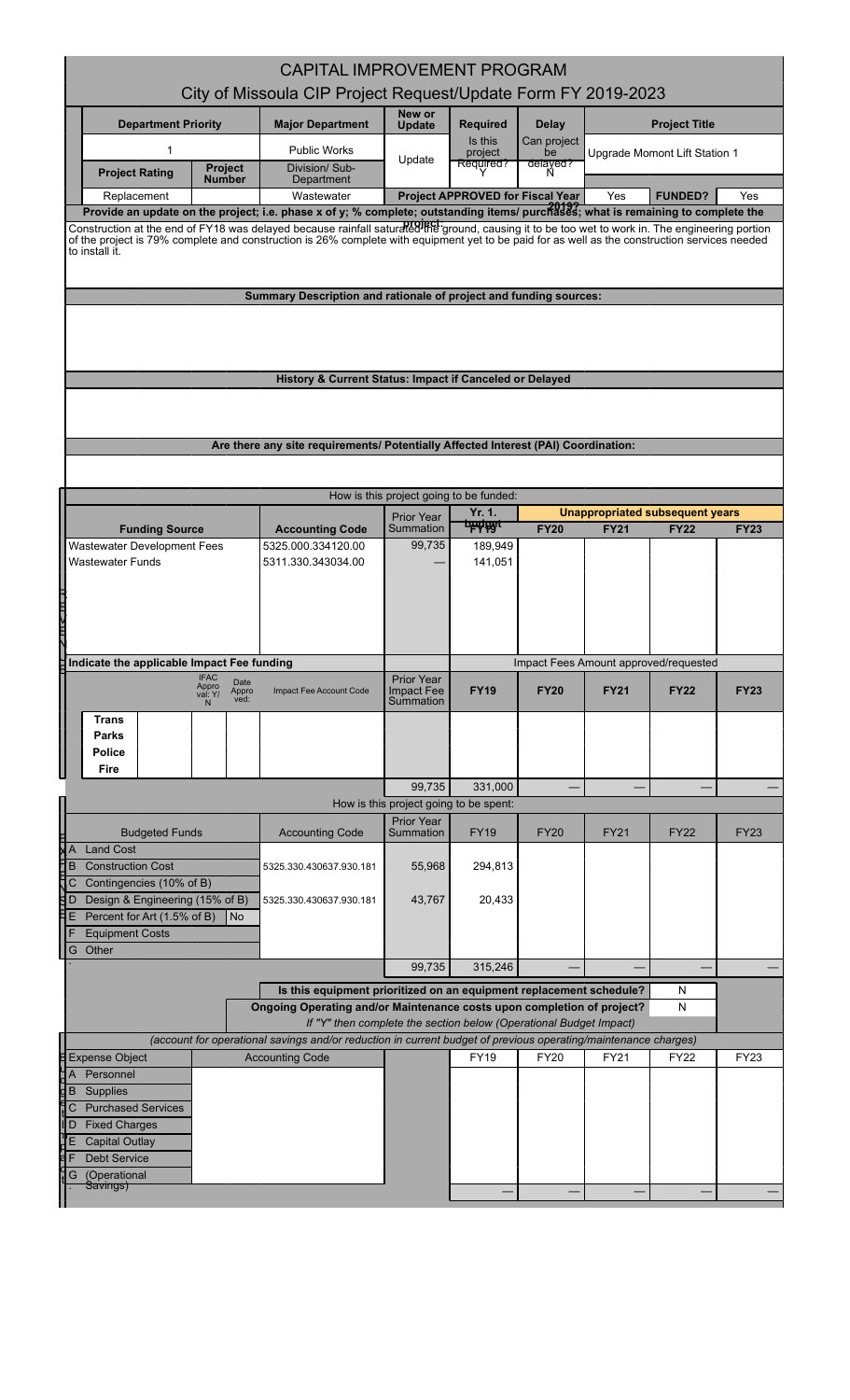| <b>CAPITAL IMPROVEMENT PROGRAM</b>                                                                                                                                                                                                                                                                                                                                                                                                                                                                                                                                                                                                 |                                   |                                                                                                                |                                |                                                                    |                                       |             |                                                |             |
|------------------------------------------------------------------------------------------------------------------------------------------------------------------------------------------------------------------------------------------------------------------------------------------------------------------------------------------------------------------------------------------------------------------------------------------------------------------------------------------------------------------------------------------------------------------------------------------------------------------------------------|-----------------------------------|----------------------------------------------------------------------------------------------------------------|--------------------------------|--------------------------------------------------------------------|---------------------------------------|-------------|------------------------------------------------|-------------|
|                                                                                                                                                                                                                                                                                                                                                                                                                                                                                                                                                                                                                                    |                                   | City of Missoula CIP Project Request/Update Form FY 2019-2023                                                  |                                |                                                                    |                                       |             |                                                |             |
| <b>Department Priority</b>                                                                                                                                                                                                                                                                                                                                                                                                                                                                                                                                                                                                         |                                   | <b>Major Department</b>                                                                                        | New or<br><b>Update</b>        | <b>Required</b>                                                    | <b>Delay</b>                          |             | <b>Project Title</b>                           |             |
| $\overline{c}$                                                                                                                                                                                                                                                                                                                                                                                                                                                                                                                                                                                                                     | <b>Project</b>                    | <b>Public Works</b><br>Division/Sub-                                                                           | Y                              | Is this project<br>Required?                                       | Can project<br>be delayed?            |             | Russell St. Sewer Re-Route Project             |             |
| <b>Project Rating</b>                                                                                                                                                                                                                                                                                                                                                                                                                                                                                                                                                                                                              | <b>Number</b>                     | Department                                                                                                     |                                | Y                                                                  | N                                     |             |                                                |             |
| Required<br>Provide an update on the project; i.e. phase x of y; % complete; outstanding items/ purchases, what is remaining to complete the project:                                                                                                                                                                                                                                                                                                                                                                                                                                                                              |                                   | Wastewater                                                                                                     |                                | <b>Project APPROVED for Fiscal Year</b>                            |                                       | Yes         | <b>FUNDED?</b>                                 | Yes         |
| It was not anticipated that the City would have to pay its portion of MDT's Russell St. Project prior to the project starting, so only \$20,000 for                                                                                                                                                                                                                                                                                                                                                                                                                                                                                |                                   |                                                                                                                |                                |                                                                    |                                       |             |                                                |             |
| engineering costs was budgeted for the project in FY18. However, MDT wanted full payment from the City before they would put the project out to bid.<br>To pay MDT and cover the funding shortfall, the Wastewater Division applied project cost savings from the Russell St. Interceptor (\$25,581) and<br>Kelsey Ct. (\$48,771) projects and used \$17,524 from the Sewer Main Repair budget. Wastewater is requesting an additional \$15,000 in FY19 to pay<br>WGM Group for construction administration services for the sewer portion of the project to ensure construction is completed in accordance with<br>specifications |                                   |                                                                                                                |                                |                                                                    |                                       |             |                                                |             |
|                                                                                                                                                                                                                                                                                                                                                                                                                                                                                                                                                                                                                                    |                                   | Summary Description and rationale of project and funding sources:                                              |                                |                                                                    |                                       |             |                                                |             |
|                                                                                                                                                                                                                                                                                                                                                                                                                                                                                                                                                                                                                                    |                                   |                                                                                                                |                                |                                                                    |                                       |             |                                                |             |
|                                                                                                                                                                                                                                                                                                                                                                                                                                                                                                                                                                                                                                    |                                   | History & Current Status: Impact if Canceled or Delayed                                                        |                                |                                                                    |                                       |             |                                                |             |
|                                                                                                                                                                                                                                                                                                                                                                                                                                                                                                                                                                                                                                    |                                   |                                                                                                                |                                |                                                                    |                                       |             |                                                |             |
|                                                                                                                                                                                                                                                                                                                                                                                                                                                                                                                                                                                                                                    |                                   | Are there any site requirements/ Potentially Affected Interest (PAI) Coordination:                             |                                |                                                                    |                                       |             |                                                |             |
|                                                                                                                                                                                                                                                                                                                                                                                                                                                                                                                                                                                                                                    |                                   |                                                                                                                |                                |                                                                    |                                       |             |                                                |             |
|                                                                                                                                                                                                                                                                                                                                                                                                                                                                                                                                                                                                                                    |                                   |                                                                                                                |                                |                                                                    |                                       |             |                                                |             |
|                                                                                                                                                                                                                                                                                                                                                                                                                                                                                                                                                                                                                                    |                                   |                                                                                                                |                                | How is this project going to be funded:<br>Yr. 1. budget           |                                       |             |                                                |             |
| <b>Funding Source</b>                                                                                                                                                                                                                                                                                                                                                                                                                                                                                                                                                                                                              |                                   | <b>Accounting Code</b>                                                                                         | <b>Prior Year</b><br>Summation | <b>FY19</b>                                                        | <b>FY20</b>                           | <b>FY21</b> | Unappropriated subsequent years<br><b>FY22</b> | <b>FY23</b> |
| <b>Wastewater Fund</b>                                                                                                                                                                                                                                                                                                                                                                                                                                                                                                                                                                                                             |                                   | 5311.000.343034.00                                                                                             | 123,376                        | 15,000                                                             |                                       |             |                                                |             |
|                                                                                                                                                                                                                                                                                                                                                                                                                                                                                                                                                                                                                                    |                                   |                                                                                                                |                                |                                                                    |                                       |             |                                                |             |
|                                                                                                                                                                                                                                                                                                                                                                                                                                                                                                                                                                                                                                    |                                   |                                                                                                                |                                |                                                                    |                                       |             |                                                |             |
|                                                                                                                                                                                                                                                                                                                                                                                                                                                                                                                                                                                                                                    |                                   |                                                                                                                |                                |                                                                    |                                       |             |                                                |             |
|                                                                                                                                                                                                                                                                                                                                                                                                                                                                                                                                                                                                                                    |                                   |                                                                                                                |                                |                                                                    |                                       |             |                                                |             |
| 2日以田丸                                                                                                                                                                                                                                                                                                                                                                                                                                                                                                                                                                                                                              |                                   |                                                                                                                |                                |                                                                    |                                       |             |                                                |             |
| Indicate the applicable Impact Fee funding                                                                                                                                                                                                                                                                                                                                                                                                                                                                                                                                                                                         |                                   |                                                                                                                |                                |                                                                    | Impact Fees Amount approved/requested |             |                                                |             |
|                                                                                                                                                                                                                                                                                                                                                                                                                                                                                                                                                                                                                                    | <b>IFAC</b><br>Date               |                                                                                                                | Prior Year                     |                                                                    |                                       |             |                                                |             |
|                                                                                                                                                                                                                                                                                                                                                                                                                                                                                                                                                                                                                                    | Appro<br>val: Y/<br>Appro<br>ved: | Impact Fee Account Code                                                                                        | Impact Fee<br>Summation        | <b>FY19</b>                                                        | <b>FY20</b>                           | <b>FY21</b> | <b>FY22</b>                                    | <b>FY23</b> |
| Trans<br><b>Parks</b>                                                                                                                                                                                                                                                                                                                                                                                                                                                                                                                                                                                                              |                                   |                                                                                                                |                                |                                                                    |                                       |             |                                                |             |
| Police                                                                                                                                                                                                                                                                                                                                                                                                                                                                                                                                                                                                                             |                                   |                                                                                                                |                                |                                                                    |                                       |             |                                                |             |
| Fire                                                                                                                                                                                                                                                                                                                                                                                                                                                                                                                                                                                                                               |                                   |                                                                                                                |                                |                                                                    |                                       |             |                                                |             |
|                                                                                                                                                                                                                                                                                                                                                                                                                                                                                                                                                                                                                                    |                                   |                                                                                                                | 123,376                        | 15,000                                                             |                                       |             |                                                |             |
|                                                                                                                                                                                                                                                                                                                                                                                                                                                                                                                                                                                                                                    |                                   |                                                                                                                |                                | How is this project going to be spent:                             |                                       |             |                                                |             |
| <b>Budgeted Funds</b>                                                                                                                                                                                                                                                                                                                                                                                                                                                                                                                                                                                                              |                                   | <b>Accounting Code</b>                                                                                         | <b>Prior Year</b><br>Summation | FY19                                                               | <b>FY20</b>                           | FY21        | <b>FY22</b>                                    | <b>FY23</b> |
| ĦА<br><b>Land Cost</b>                                                                                                                                                                                                                                                                                                                                                                                                                                                                                                                                                                                                             |                                   |                                                                                                                |                                |                                                                    |                                       |             |                                                |             |
| <b>Construction Cost</b><br>ŦВ                                                                                                                                                                                                                                                                                                                                                                                                                                                                                                                                                                                                     |                                   |                                                                                                                |                                |                                                                    |                                       |             |                                                |             |
| <b>Construction Engineering</b><br>С                                                                                                                                                                                                                                                                                                                                                                                                                                                                                                                                                                                               |                                   | 5311.330.430631.930.181                                                                                        | 123,376                        | 15,000                                                             |                                       |             |                                                |             |
| Contingencies (10% of B)<br>łD<br>Design & Engineering (15% of B)<br>ĦЕ                                                                                                                                                                                                                                                                                                                                                                                                                                                                                                                                                            |                                   |                                                                                                                |                                |                                                                    |                                       |             |                                                |             |
| Percent for Art (1.5% of B)                                                                                                                                                                                                                                                                                                                                                                                                                                                                                                                                                                                                        | No                                |                                                                                                                |                                |                                                                    |                                       |             |                                                |             |
| <b>Equipment Costs</b><br>G                                                                                                                                                                                                                                                                                                                                                                                                                                                                                                                                                                                                        |                                   |                                                                                                                |                                |                                                                    |                                       |             |                                                |             |
| Other<br>H                                                                                                                                                                                                                                                                                                                                                                                                                                                                                                                                                                                                                         |                                   |                                                                                                                |                                |                                                                    |                                       |             |                                                |             |
|                                                                                                                                                                                                                                                                                                                                                                                                                                                                                                                                                                                                                                    |                                   |                                                                                                                | 123,376                        | 15,000                                                             |                                       |             |                                                |             |
|                                                                                                                                                                                                                                                                                                                                                                                                                                                                                                                                                                                                                                    |                                   | Is this equipment prioritized on an equipment replacement schedule?                                            |                                |                                                                    |                                       |             | N                                              |             |
|                                                                                                                                                                                                                                                                                                                                                                                                                                                                                                                                                                                                                                    |                                   | Ongoing Operating and/or Maintenance costs upon completion of project?                                         |                                | If "Y" then complete the section below (Operational Budget Impact) |                                       |             | ${\sf N}$                                      |             |
|                                                                                                                                                                                                                                                                                                                                                                                                                                                                                                                                                                                                                                    |                                   | (account for operational savings and/or reduction in current budget of previous operating/maintenance charges) |                                |                                                                    |                                       |             |                                                |             |
| <b>Expense Object</b>                                                                                                                                                                                                                                                                                                                                                                                                                                                                                                                                                                                                              |                                   | <b>Accounting Code</b>                                                                                         |                                | <b>FY19</b>                                                        | <b>FY20</b>                           | <b>FY21</b> | <b>FY22</b>                                    | FY23        |
| Personnel<br>1A                                                                                                                                                                                                                                                                                                                                                                                                                                                                                                                                                                                                                    |                                   |                                                                                                                |                                |                                                                    |                                       |             |                                                |             |
| dВ<br>Supplies                                                                                                                                                                                                                                                                                                                                                                                                                                                                                                                                                                                                                     |                                   |                                                                                                                |                                |                                                                    |                                       |             |                                                |             |
| <b>Purchased Services</b><br>С                                                                                                                                                                                                                                                                                                                                                                                                                                                                                                                                                                                                     |                                   |                                                                                                                |                                |                                                                    |                                       |             |                                                |             |
| <b>Fixed Charges</b><br>l D                                                                                                                                                                                                                                                                                                                                                                                                                                                                                                                                                                                                        |                                   |                                                                                                                |                                |                                                                    |                                       |             |                                                |             |
| <b>Capital Outlay</b>                                                                                                                                                                                                                                                                                                                                                                                                                                                                                                                                                                                                              |                                   |                                                                                                                |                                |                                                                    |                                       |             |                                                |             |
| <b>Debt Service</b><br>(Operational<br>G                                                                                                                                                                                                                                                                                                                                                                                                                                                                                                                                                                                           |                                   |                                                                                                                |                                |                                                                    |                                       |             |                                                |             |
| Savings)                                                                                                                                                                                                                                                                                                                                                                                                                                                                                                                                                                                                                           |                                   |                                                                                                                |                                |                                                                    |                                       |             |                                                |             |
|                                                                                                                                                                                                                                                                                                                                                                                                                                                                                                                                                                                                                                    |                                   |                                                                                                                |                                |                                                                    |                                       |             |                                                |             |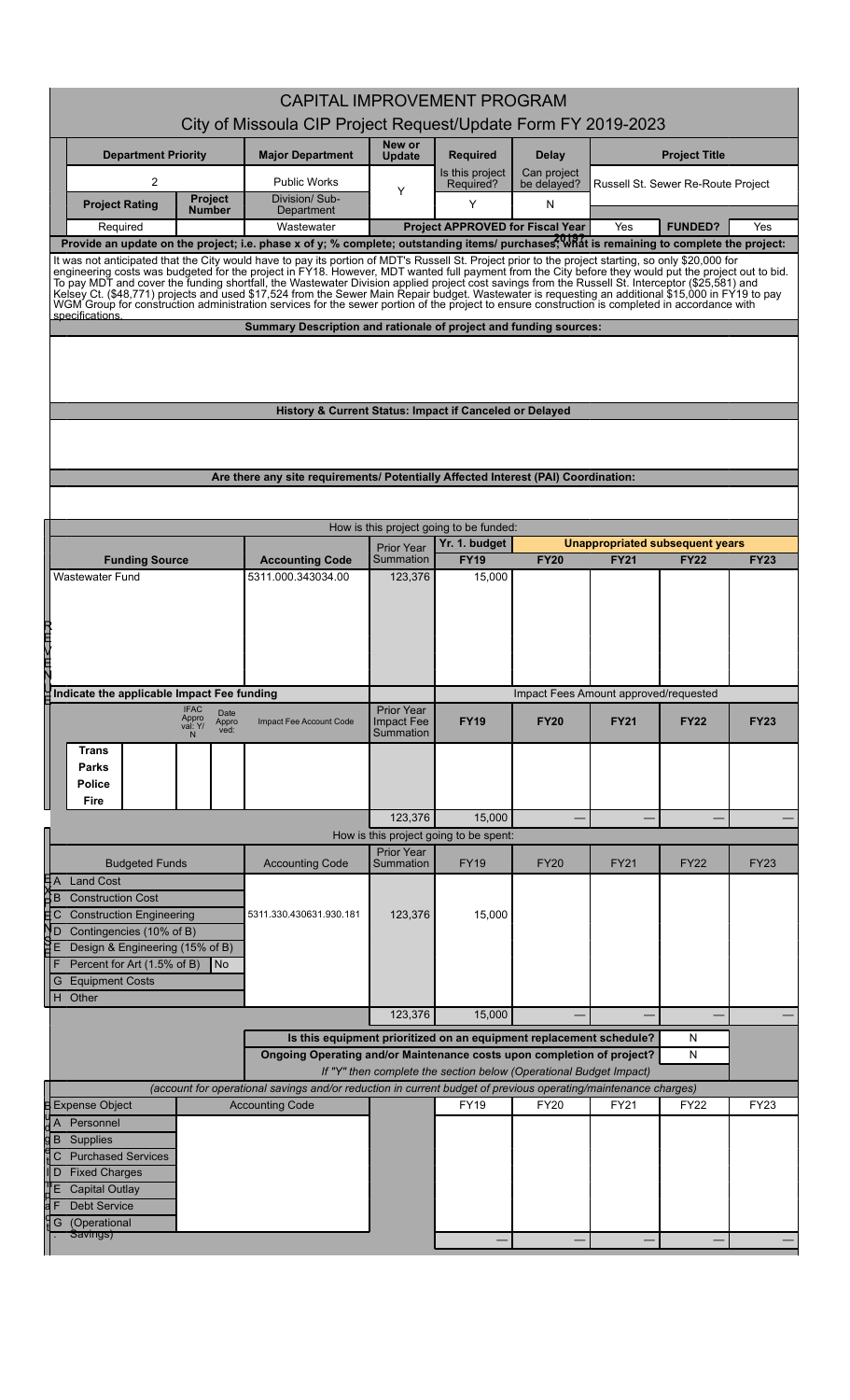|                                                                                                                                                                                                                                                                                                       |                                                                                                                | <b>CAPITAL IMPROVEMENT PROGRAM</b>                                  |                                        |                            |                                       |                                                       |             |
|-------------------------------------------------------------------------------------------------------------------------------------------------------------------------------------------------------------------------------------------------------------------------------------------------------|----------------------------------------------------------------------------------------------------------------|---------------------------------------------------------------------|----------------------------------------|----------------------------|---------------------------------------|-------------------------------------------------------|-------------|
|                                                                                                                                                                                                                                                                                                       | City of Missoula CIP Project Request/Update Form FY 2019-2023                                                  |                                                                     |                                        |                            |                                       |                                                       |             |
|                                                                                                                                                                                                                                                                                                       |                                                                                                                | New or                                                              |                                        |                            |                                       |                                                       |             |
| <b>Department Priority</b>                                                                                                                                                                                                                                                                            | <b>Major Department</b>                                                                                        | <b>Update</b>                                                       | <b>Required</b>                        | <b>Delay</b>               |                                       | <b>Project Title</b>                                  |             |
| 3                                                                                                                                                                                                                                                                                                     | <b>Public Works</b>                                                                                            | N                                                                   | Is this project<br>Required?           | Can project<br>be delayed? | Momont Lift Station #2                |                                                       |             |
| Project<br><b>Project Rating</b><br><b>Number</b>                                                                                                                                                                                                                                                     | Division/ Sub-<br>Department                                                                                   |                                                                     | N                                      | ${\sf N}$                  |                                       |                                                       |             |
| Replacement                                                                                                                                                                                                                                                                                           | Wastewater                                                                                                     |                                                                     | Project APPROVED for Fiscal Year 2019? |                            | Yes                                   | <b>FUNDED?</b>                                        | Yes         |
| Provide an update on the project; i.e. phase x of y; % complete; outstanding items/ purchases; what is remaining to complete the project:<br>Lift station is approaching end of useful life and reaching capacity given area growth. Also does not meet current City standards as it is below ground, |                                                                                                                |                                                                     |                                        |                            |                                       |                                                       |             |
| requires confined space entry, and is prone to catastrophic failure because its electrical components can be flooded with sewage.                                                                                                                                                                     |                                                                                                                |                                                                     |                                        |                            |                                       |                                                       |             |
|                                                                                                                                                                                                                                                                                                       |                                                                                                                |                                                                     |                                        |                            |                                       |                                                       |             |
|                                                                                                                                                                                                                                                                                                       | Summary Description and rationale of project and funding sources:                                              |                                                                     |                                        |                            |                                       |                                                       |             |
|                                                                                                                                                                                                                                                                                                       |                                                                                                                |                                                                     |                                        |                            |                                       |                                                       |             |
|                                                                                                                                                                                                                                                                                                       |                                                                                                                |                                                                     |                                        |                            |                                       |                                                       |             |
|                                                                                                                                                                                                                                                                                                       |                                                                                                                |                                                                     |                                        |                            |                                       |                                                       |             |
|                                                                                                                                                                                                                                                                                                       | History & Current Status: Impact if Canceled or Delayed                                                        |                                                                     |                                        |                            |                                       |                                                       |             |
|                                                                                                                                                                                                                                                                                                       |                                                                                                                |                                                                     |                                        |                            |                                       |                                                       |             |
|                                                                                                                                                                                                                                                                                                       |                                                                                                                |                                                                     |                                        |                            |                                       |                                                       |             |
|                                                                                                                                                                                                                                                                                                       | Are there any site requirements/ Potentially Affected Interest (PAI) Coordination:                             |                                                                     |                                        |                            |                                       |                                                       |             |
|                                                                                                                                                                                                                                                                                                       |                                                                                                                |                                                                     |                                        |                            |                                       |                                                       |             |
|                                                                                                                                                                                                                                                                                                       |                                                                                                                | How is this project going to be funded:                             |                                        |                            |                                       |                                                       |             |
| <b>Funding Source</b>                                                                                                                                                                                                                                                                                 | <b>Accounting Code</b>                                                                                         | Prior Year<br>Summation                                             | Yr. 1. budget<br><b>FY19</b>           | <b>FY20</b>                | <b>FY21</b>                           | <b>Unappropriated subsequent years</b><br><b>FY22</b> | <b>FY23</b> |
| Wastewater Development Fees                                                                                                                                                                                                                                                                           | 5325.000.334120.00                                                                                             |                                                                     | 366,850                                |                            |                                       |                                                       |             |
| <b>Wastewater Fund</b>                                                                                                                                                                                                                                                                                | 5311.330.343034.00                                                                                             |                                                                     | 183,150                                |                            |                                       |                                                       |             |
|                                                                                                                                                                                                                                                                                                       |                                                                                                                |                                                                     |                                        |                            |                                       |                                                       |             |
|                                                                                                                                                                                                                                                                                                       |                                                                                                                |                                                                     |                                        |                            |                                       |                                                       |             |
| 2日以日                                                                                                                                                                                                                                                                                                  |                                                                                                                |                                                                     |                                        |                            |                                       |                                                       |             |
| Hindicate the applicable Impact Fee funding                                                                                                                                                                                                                                                           |                                                                                                                |                                                                     |                                        |                            | Impact Fees Amount approved/requested |                                                       |             |
| <b>IFAC</b><br>Date                                                                                                                                                                                                                                                                                   |                                                                                                                | <b>Prior Year</b>                                                   |                                        |                            |                                       |                                                       |             |
| Appro<br>Appro<br>val: Y/<br>ved:                                                                                                                                                                                                                                                                     | Impact Fee Account Code                                                                                        | <b>Impact Fee</b><br>Summation                                      | <b>FY19</b>                            | <b>FY20</b>                | <b>FY21</b>                           | <b>FY22</b>                                           | <b>FY23</b> |
| Trans                                                                                                                                                                                                                                                                                                 |                                                                                                                |                                                                     |                                        |                            |                                       |                                                       |             |
| Parks<br><b>Police</b>                                                                                                                                                                                                                                                                                |                                                                                                                |                                                                     |                                        |                            |                                       |                                                       |             |
| Fire                                                                                                                                                                                                                                                                                                  |                                                                                                                |                                                                     |                                        |                            |                                       |                                                       |             |
|                                                                                                                                                                                                                                                                                                       |                                                                                                                |                                                                     | 550.000                                |                            |                                       |                                                       |             |
|                                                                                                                                                                                                                                                                                                       |                                                                                                                | How is this project going to be spent:<br>Prior Year                |                                        |                            |                                       |                                                       |             |
| <b>Budgeted Funds</b>                                                                                                                                                                                                                                                                                 | <b>Accounting Code</b>                                                                                         | Summation                                                           | <b>FY19</b>                            | <b>FY20</b>                | <b>FY21</b>                           | <b>FY22</b>                                           | <b>FY23</b> |
| ĦА<br><b>Land Cost</b><br>ΉВ<br><b>Construction Cost</b>                                                                                                                                                                                                                                              | 5311.330.430637.930.000                                                                                        |                                                                     | 420,000                                |                            |                                       |                                                       |             |
| <b>Construction Engineering</b><br>ĦС                                                                                                                                                                                                                                                                 | 5311.330.430637.930.000                                                                                        |                                                                     | 40,000                                 |                            |                                       |                                                       |             |
| Contingencies (10% of B)<br>ND                                                                                                                                                                                                                                                                        | 5311.330.430637.930.000                                                                                        |                                                                     | 50,000                                 |                            |                                       |                                                       |             |
| ᄩ<br>Design & Engineering (15% of B)<br>Percent for Art (1.5% of B)<br>  No                                                                                                                                                                                                                           | 5311.330.430637.930.000                                                                                        |                                                                     | 40,000                                 |                            |                                       |                                                       |             |
| <b>Equipment Costs</b><br>G                                                                                                                                                                                                                                                                           |                                                                                                                |                                                                     |                                        |                            |                                       |                                                       |             |
| H Other                                                                                                                                                                                                                                                                                               |                                                                                                                |                                                                     |                                        |                            |                                       |                                                       |             |
|                                                                                                                                                                                                                                                                                                       |                                                                                                                |                                                                     | 550,000                                |                            |                                       |                                                       |             |
|                                                                                                                                                                                                                                                                                                       |                                                                                                                | Is this equipment prioritized on an equipment replacement schedule? |                                        |                            |                                       | ${\sf N}$<br>${\sf N}$                                |             |
| Ongoing Operating and/or Maintenance costs upon completion of project?<br>If "Y" then complete the section below (Operational Budget Impact)                                                                                                                                                          |                                                                                                                |                                                                     |                                        |                            |                                       |                                                       |             |
|                                                                                                                                                                                                                                                                                                       | (account for operational savings and/or reduction in current budget of previous operating/maintenance charges) |                                                                     |                                        |                            |                                       |                                                       |             |
| <b>Expense Object</b><br>Personnel<br>ăЯ                                                                                                                                                                                                                                                              | <b>Accounting Code</b>                                                                                         |                                                                     | <b>FY19</b>                            | <b>FY20</b>                | FY21                                  | <b>FY22</b>                                           | <b>FY23</b> |
| dΒ<br>Supplies                                                                                                                                                                                                                                                                                        |                                                                                                                |                                                                     |                                        |                            |                                       |                                                       |             |
| <b>Purchased Services</b><br>С                                                                                                                                                                                                                                                                        |                                                                                                                |                                                                     |                                        |                            |                                       |                                                       |             |
| <b>Fixed Charges</b><br>ll D<br><b>Capital Outlay</b><br>Е                                                                                                                                                                                                                                            |                                                                                                                |                                                                     |                                        |                            |                                       |                                                       |             |
| <b>Debt Service</b>                                                                                                                                                                                                                                                                                   |                                                                                                                |                                                                     |                                        |                            |                                       |                                                       |             |
| (Operational<br>G<br>Savings)                                                                                                                                                                                                                                                                         |                                                                                                                |                                                                     |                                        |                            |                                       |                                                       |             |
|                                                                                                                                                                                                                                                                                                       |                                                                                                                |                                                                     |                                        |                            |                                       |                                                       |             |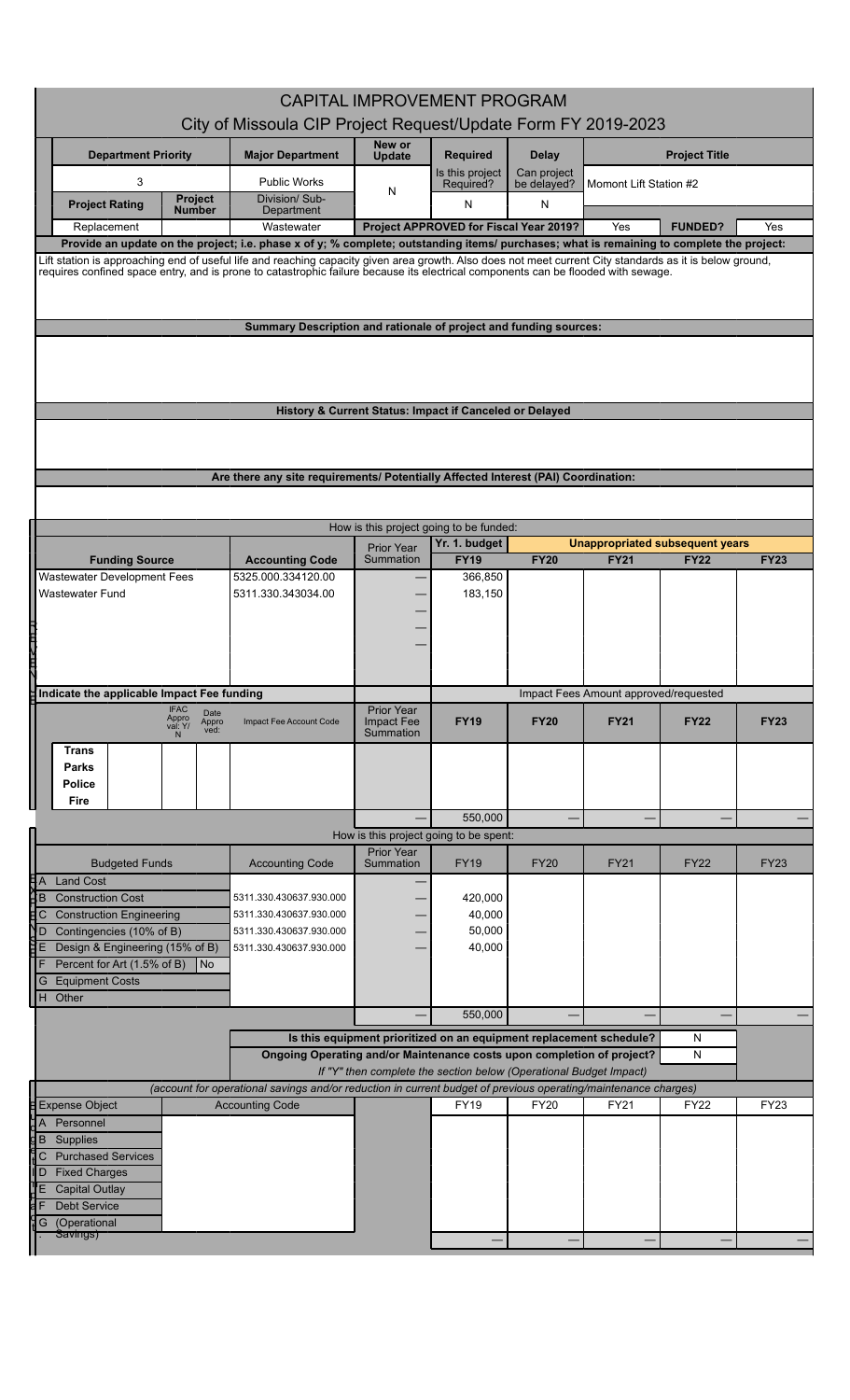| <b>CAPITAL IMPROVEMENT PROGRAM</b><br>City of Missoula CIP Project Request/Update Form FY 2019-2023<br>New or<br><b>Major Department</b><br><b>Project Title</b><br><b>Department Priority</b><br><b>Required</b><br><b>Delay</b><br><b>Update</b><br>Is this project<br>Can project<br>4<br><b>Public Works</b><br>be delayed?<br>Required?<br>Reserve St. Lift Station<br>Y<br>Division/ Sub-<br><b>Project</b><br>Y<br><b>Project Rating</b><br>N<br><b>Number</b><br>Department<br>Project APPROVED for Fiscal Year 2019?<br><b>FUNDED?</b><br>Replacement<br>Wastewater<br>Yes<br>Provide an update on the project; i.e. phase x of y; % complete; outstanding items/ purchases; what is remaining to complete the project:<br>The final design work for this lift station has been completed, so the Wastewater Division would like to begin construction in FY19.<br>Summary Description and rationale of project and funding sources:<br>History & Current Status: Impact if Canceled or Delayed<br>Are there any site requirements/ Potentially Affected Interest (PAI) Coordination:<br>How is this project going to be funded:<br>Yr. 1. budget<br><b>Unappropriated subsequent years</b><br>Prior Year<br>Summation<br><b>FY19</b><br><b>FY20</b><br><b>FY21</b><br><b>FY22</b><br><b>Funding Source</b><br><b>Accounting Code</b><br><b>Wastewater Fund</b><br>5311.000.343034.00<br>740,990<br>62,210<br>2回久田丸<br>Indicate the applicable Impact Fee funding<br>Impact Fees Amount approved/requested<br><b>IFAC</b><br><b>Prior Year</b><br>Date<br>Appro<br>val: Y/<br><b>Impact Fee</b><br><b>FY19</b><br><b>FY20</b><br><b>FY21</b><br><b>FY22</b><br>Appro<br>ved:<br>Impact Fee Account Code<br>Summation<br><b>Trans</b><br><b>Parks</b><br><b>Police</b><br>Fire<br>740,990<br>62,210<br>Π<br>How is this project going to be spent:<br><b>Prior Year</b><br><b>FY19</b><br><b>FY22</b><br><b>Accounting Code</b><br>Summation<br><b>FY20</b><br><b>FY21</b><br><b>Budgeted Funds</b><br>H A<br>H B<br>H B<br><b>Land Cost</b><br><b>Construction Cost</b><br>62,210<br>548,000<br>5311.330.430637.930.000<br>贮<br><b>Construction Engineering</b><br>112,000<br>5311.330.430637.930.000<br>ND<br>Contingencies (10% of B)<br>65,990<br>5311.330.430637.930.000<br>距<br>Design & Engineering (15% of B)<br>15,000<br>5311.330.430637.930.000<br>F<br>Percent for Art (1.5% of B)<br>I No<br><b>Equipment Costs</b><br>G<br>H Other<br>62,210<br>740,990 |
|-------------------------------------------------------------------------------------------------------------------------------------------------------------------------------------------------------------------------------------------------------------------------------------------------------------------------------------------------------------------------------------------------------------------------------------------------------------------------------------------------------------------------------------------------------------------------------------------------------------------------------------------------------------------------------------------------------------------------------------------------------------------------------------------------------------------------------------------------------------------------------------------------------------------------------------------------------------------------------------------------------------------------------------------------------------------------------------------------------------------------------------------------------------------------------------------------------------------------------------------------------------------------------------------------------------------------------------------------------------------------------------------------------------------------------------------------------------------------------------------------------------------------------------------------------------------------------------------------------------------------------------------------------------------------------------------------------------------------------------------------------------------------------------------------------------------------------------------------------------------------------------------------------------------------------------------------------------------------------------------------------------------------------------------------------------------------------------------------------------------------------------------------------------------------------------------------------------------------------------------------------------------------------------------------------------------------------------------------------------------------------------------------------------------------------------------------------------------------------|
|                                                                                                                                                                                                                                                                                                                                                                                                                                                                                                                                                                                                                                                                                                                                                                                                                                                                                                                                                                                                                                                                                                                                                                                                                                                                                                                                                                                                                                                                                                                                                                                                                                                                                                                                                                                                                                                                                                                                                                                                                                                                                                                                                                                                                                                                                                                                                                                                                                                                               |
|                                                                                                                                                                                                                                                                                                                                                                                                                                                                                                                                                                                                                                                                                                                                                                                                                                                                                                                                                                                                                                                                                                                                                                                                                                                                                                                                                                                                                                                                                                                                                                                                                                                                                                                                                                                                                                                                                                                                                                                                                                                                                                                                                                                                                                                                                                                                                                                                                                                                               |
|                                                                                                                                                                                                                                                                                                                                                                                                                                                                                                                                                                                                                                                                                                                                                                                                                                                                                                                                                                                                                                                                                                                                                                                                                                                                                                                                                                                                                                                                                                                                                                                                                                                                                                                                                                                                                                                                                                                                                                                                                                                                                                                                                                                                                                                                                                                                                                                                                                                                               |
|                                                                                                                                                                                                                                                                                                                                                                                                                                                                                                                                                                                                                                                                                                                                                                                                                                                                                                                                                                                                                                                                                                                                                                                                                                                                                                                                                                                                                                                                                                                                                                                                                                                                                                                                                                                                                                                                                                                                                                                                                                                                                                                                                                                                                                                                                                                                                                                                                                                                               |
|                                                                                                                                                                                                                                                                                                                                                                                                                                                                                                                                                                                                                                                                                                                                                                                                                                                                                                                                                                                                                                                                                                                                                                                                                                                                                                                                                                                                                                                                                                                                                                                                                                                                                                                                                                                                                                                                                                                                                                                                                                                                                                                                                                                                                                                                                                                                                                                                                                                                               |
|                                                                                                                                                                                                                                                                                                                                                                                                                                                                                                                                                                                                                                                                                                                                                                                                                                                                                                                                                                                                                                                                                                                                                                                                                                                                                                                                                                                                                                                                                                                                                                                                                                                                                                                                                                                                                                                                                                                                                                                                                                                                                                                                                                                                                                                                                                                                                                                                                                                                               |
|                                                                                                                                                                                                                                                                                                                                                                                                                                                                                                                                                                                                                                                                                                                                                                                                                                                                                                                                                                                                                                                                                                                                                                                                                                                                                                                                                                                                                                                                                                                                                                                                                                                                                                                                                                                                                                                                                                                                                                                                                                                                                                                                                                                                                                                                                                                                                                                                                                                                               |
|                                                                                                                                                                                                                                                                                                                                                                                                                                                                                                                                                                                                                                                                                                                                                                                                                                                                                                                                                                                                                                                                                                                                                                                                                                                                                                                                                                                                                                                                                                                                                                                                                                                                                                                                                                                                                                                                                                                                                                                                                                                                                                                                                                                                                                                                                                                                                                                                                                                                               |
|                                                                                                                                                                                                                                                                                                                                                                                                                                                                                                                                                                                                                                                                                                                                                                                                                                                                                                                                                                                                                                                                                                                                                                                                                                                                                                                                                                                                                                                                                                                                                                                                                                                                                                                                                                                                                                                                                                                                                                                                                                                                                                                                                                                                                                                                                                                                                                                                                                                                               |
|                                                                                                                                                                                                                                                                                                                                                                                                                                                                                                                                                                                                                                                                                                                                                                                                                                                                                                                                                                                                                                                                                                                                                                                                                                                                                                                                                                                                                                                                                                                                                                                                                                                                                                                                                                                                                                                                                                                                                                                                                                                                                                                                                                                                                                                                                                                                                                                                                                                                               |
|                                                                                                                                                                                                                                                                                                                                                                                                                                                                                                                                                                                                                                                                                                                                                                                                                                                                                                                                                                                                                                                                                                                                                                                                                                                                                                                                                                                                                                                                                                                                                                                                                                                                                                                                                                                                                                                                                                                                                                                                                                                                                                                                                                                                                                                                                                                                                                                                                                                                               |
|                                                                                                                                                                                                                                                                                                                                                                                                                                                                                                                                                                                                                                                                                                                                                                                                                                                                                                                                                                                                                                                                                                                                                                                                                                                                                                                                                                                                                                                                                                                                                                                                                                                                                                                                                                                                                                                                                                                                                                                                                                                                                                                                                                                                                                                                                                                                                                                                                                                                               |
|                                                                                                                                                                                                                                                                                                                                                                                                                                                                                                                                                                                                                                                                                                                                                                                                                                                                                                                                                                                                                                                                                                                                                                                                                                                                                                                                                                                                                                                                                                                                                                                                                                                                                                                                                                                                                                                                                                                                                                                                                                                                                                                                                                                                                                                                                                                                                                                                                                                                               |
|                                                                                                                                                                                                                                                                                                                                                                                                                                                                                                                                                                                                                                                                                                                                                                                                                                                                                                                                                                                                                                                                                                                                                                                                                                                                                                                                                                                                                                                                                                                                                                                                                                                                                                                                                                                                                                                                                                                                                                                                                                                                                                                                                                                                                                                                                                                                                                                                                                                                               |
|                                                                                                                                                                                                                                                                                                                                                                                                                                                                                                                                                                                                                                                                                                                                                                                                                                                                                                                                                                                                                                                                                                                                                                                                                                                                                                                                                                                                                                                                                                                                                                                                                                                                                                                                                                                                                                                                                                                                                                                                                                                                                                                                                                                                                                                                                                                                                                                                                                                                               |
|                                                                                                                                                                                                                                                                                                                                                                                                                                                                                                                                                                                                                                                                                                                                                                                                                                                                                                                                                                                                                                                                                                                                                                                                                                                                                                                                                                                                                                                                                                                                                                                                                                                                                                                                                                                                                                                                                                                                                                                                                                                                                                                                                                                                                                                                                                                                                                                                                                                                               |
|                                                                                                                                                                                                                                                                                                                                                                                                                                                                                                                                                                                                                                                                                                                                                                                                                                                                                                                                                                                                                                                                                                                                                                                                                                                                                                                                                                                                                                                                                                                                                                                                                                                                                                                                                                                                                                                                                                                                                                                                                                                                                                                                                                                                                                                                                                                                                                                                                                                                               |
|                                                                                                                                                                                                                                                                                                                                                                                                                                                                                                                                                                                                                                                                                                                                                                                                                                                                                                                                                                                                                                                                                                                                                                                                                                                                                                                                                                                                                                                                                                                                                                                                                                                                                                                                                                                                                                                                                                                                                                                                                                                                                                                                                                                                                                                                                                                                                                                                                                                                               |
|                                                                                                                                                                                                                                                                                                                                                                                                                                                                                                                                                                                                                                                                                                                                                                                                                                                                                                                                                                                                                                                                                                                                                                                                                                                                                                                                                                                                                                                                                                                                                                                                                                                                                                                                                                                                                                                                                                                                                                                                                                                                                                                                                                                                                                                                                                                                                                                                                                                                               |
|                                                                                                                                                                                                                                                                                                                                                                                                                                                                                                                                                                                                                                                                                                                                                                                                                                                                                                                                                                                                                                                                                                                                                                                                                                                                                                                                                                                                                                                                                                                                                                                                                                                                                                                                                                                                                                                                                                                                                                                                                                                                                                                                                                                                                                                                                                                                                                                                                                                                               |
|                                                                                                                                                                                                                                                                                                                                                                                                                                                                                                                                                                                                                                                                                                                                                                                                                                                                                                                                                                                                                                                                                                                                                                                                                                                                                                                                                                                                                                                                                                                                                                                                                                                                                                                                                                                                                                                                                                                                                                                                                                                                                                                                                                                                                                                                                                                                                                                                                                                                               |
|                                                                                                                                                                                                                                                                                                                                                                                                                                                                                                                                                                                                                                                                                                                                                                                                                                                                                                                                                                                                                                                                                                                                                                                                                                                                                                                                                                                                                                                                                                                                                                                                                                                                                                                                                                                                                                                                                                                                                                                                                                                                                                                                                                                                                                                                                                                                                                                                                                                                               |
|                                                                                                                                                                                                                                                                                                                                                                                                                                                                                                                                                                                                                                                                                                                                                                                                                                                                                                                                                                                                                                                                                                                                                                                                                                                                                                                                                                                                                                                                                                                                                                                                                                                                                                                                                                                                                                                                                                                                                                                                                                                                                                                                                                                                                                                                                                                                                                                                                                                                               |
|                                                                                                                                                                                                                                                                                                                                                                                                                                                                                                                                                                                                                                                                                                                                                                                                                                                                                                                                                                                                                                                                                                                                                                                                                                                                                                                                                                                                                                                                                                                                                                                                                                                                                                                                                                                                                                                                                                                                                                                                                                                                                                                                                                                                                                                                                                                                                                                                                                                                               |
|                                                                                                                                                                                                                                                                                                                                                                                                                                                                                                                                                                                                                                                                                                                                                                                                                                                                                                                                                                                                                                                                                                                                                                                                                                                                                                                                                                                                                                                                                                                                                                                                                                                                                                                                                                                                                                                                                                                                                                                                                                                                                                                                                                                                                                                                                                                                                                                                                                                                               |
|                                                                                                                                                                                                                                                                                                                                                                                                                                                                                                                                                                                                                                                                                                                                                                                                                                                                                                                                                                                                                                                                                                                                                                                                                                                                                                                                                                                                                                                                                                                                                                                                                                                                                                                                                                                                                                                                                                                                                                                                                                                                                                                                                                                                                                                                                                                                                                                                                                                                               |
|                                                                                                                                                                                                                                                                                                                                                                                                                                                                                                                                                                                                                                                                                                                                                                                                                                                                                                                                                                                                                                                                                                                                                                                                                                                                                                                                                                                                                                                                                                                                                                                                                                                                                                                                                                                                                                                                                                                                                                                                                                                                                                                                                                                                                                                                                                                                                                                                                                                                               |
|                                                                                                                                                                                                                                                                                                                                                                                                                                                                                                                                                                                                                                                                                                                                                                                                                                                                                                                                                                                                                                                                                                                                                                                                                                                                                                                                                                                                                                                                                                                                                                                                                                                                                                                                                                                                                                                                                                                                                                                                                                                                                                                                                                                                                                                                                                                                                                                                                                                                               |
|                                                                                                                                                                                                                                                                                                                                                                                                                                                                                                                                                                                                                                                                                                                                                                                                                                                                                                                                                                                                                                                                                                                                                                                                                                                                                                                                                                                                                                                                                                                                                                                                                                                                                                                                                                                                                                                                                                                                                                                                                                                                                                                                                                                                                                                                                                                                                                                                                                                                               |
|                                                                                                                                                                                                                                                                                                                                                                                                                                                                                                                                                                                                                                                                                                                                                                                                                                                                                                                                                                                                                                                                                                                                                                                                                                                                                                                                                                                                                                                                                                                                                                                                                                                                                                                                                                                                                                                                                                                                                                                                                                                                                                                                                                                                                                                                                                                                                                                                                                                                               |
|                                                                                                                                                                                                                                                                                                                                                                                                                                                                                                                                                                                                                                                                                                                                                                                                                                                                                                                                                                                                                                                                                                                                                                                                                                                                                                                                                                                                                                                                                                                                                                                                                                                                                                                                                                                                                                                                                                                                                                                                                                                                                                                                                                                                                                                                                                                                                                                                                                                                               |
|                                                                                                                                                                                                                                                                                                                                                                                                                                                                                                                                                                                                                                                                                                                                                                                                                                                                                                                                                                                                                                                                                                                                                                                                                                                                                                                                                                                                                                                                                                                                                                                                                                                                                                                                                                                                                                                                                                                                                                                                                                                                                                                                                                                                                                                                                                                                                                                                                                                                               |
|                                                                                                                                                                                                                                                                                                                                                                                                                                                                                                                                                                                                                                                                                                                                                                                                                                                                                                                                                                                                                                                                                                                                                                                                                                                                                                                                                                                                                                                                                                                                                                                                                                                                                                                                                                                                                                                                                                                                                                                                                                                                                                                                                                                                                                                                                                                                                                                                                                                                               |
|                                                                                                                                                                                                                                                                                                                                                                                                                                                                                                                                                                                                                                                                                                                                                                                                                                                                                                                                                                                                                                                                                                                                                                                                                                                                                                                                                                                                                                                                                                                                                                                                                                                                                                                                                                                                                                                                                                                                                                                                                                                                                                                                                                                                                                                                                                                                                                                                                                                                               |
|                                                                                                                                                                                                                                                                                                                                                                                                                                                                                                                                                                                                                                                                                                                                                                                                                                                                                                                                                                                                                                                                                                                                                                                                                                                                                                                                                                                                                                                                                                                                                                                                                                                                                                                                                                                                                                                                                                                                                                                                                                                                                                                                                                                                                                                                                                                                                                                                                                                                               |
|                                                                                                                                                                                                                                                                                                                                                                                                                                                                                                                                                                                                                                                                                                                                                                                                                                                                                                                                                                                                                                                                                                                                                                                                                                                                                                                                                                                                                                                                                                                                                                                                                                                                                                                                                                                                                                                                                                                                                                                                                                                                                                                                                                                                                                                                                                                                                                                                                                                                               |
|                                                                                                                                                                                                                                                                                                                                                                                                                                                                                                                                                                                                                                                                                                                                                                                                                                                                                                                                                                                                                                                                                                                                                                                                                                                                                                                                                                                                                                                                                                                                                                                                                                                                                                                                                                                                                                                                                                                                                                                                                                                                                                                                                                                                                                                                                                                                                                                                                                                                               |
|                                                                                                                                                                                                                                                                                                                                                                                                                                                                                                                                                                                                                                                                                                                                                                                                                                                                                                                                                                                                                                                                                                                                                                                                                                                                                                                                                                                                                                                                                                                                                                                                                                                                                                                                                                                                                                                                                                                                                                                                                                                                                                                                                                                                                                                                                                                                                                                                                                                                               |
|                                                                                                                                                                                                                                                                                                                                                                                                                                                                                                                                                                                                                                                                                                                                                                                                                                                                                                                                                                                                                                                                                                                                                                                                                                                                                                                                                                                                                                                                                                                                                                                                                                                                                                                                                                                                                                                                                                                                                                                                                                                                                                                                                                                                                                                                                                                                                                                                                                                                               |
|                                                                                                                                                                                                                                                                                                                                                                                                                                                                                                                                                                                                                                                                                                                                                                                                                                                                                                                                                                                                                                                                                                                                                                                                                                                                                                                                                                                                                                                                                                                                                                                                                                                                                                                                                                                                                                                                                                                                                                                                                                                                                                                                                                                                                                                                                                                                                                                                                                                                               |
|                                                                                                                                                                                                                                                                                                                                                                                                                                                                                                                                                                                                                                                                                                                                                                                                                                                                                                                                                                                                                                                                                                                                                                                                                                                                                                                                                                                                                                                                                                                                                                                                                                                                                                                                                                                                                                                                                                                                                                                                                                                                                                                                                                                                                                                                                                                                                                                                                                                                               |
|                                                                                                                                                                                                                                                                                                                                                                                                                                                                                                                                                                                                                                                                                                                                                                                                                                                                                                                                                                                                                                                                                                                                                                                                                                                                                                                                                                                                                                                                                                                                                                                                                                                                                                                                                                                                                                                                                                                                                                                                                                                                                                                                                                                                                                                                                                                                                                                                                                                                               |
|                                                                                                                                                                                                                                                                                                                                                                                                                                                                                                                                                                                                                                                                                                                                                                                                                                                                                                                                                                                                                                                                                                                                                                                                                                                                                                                                                                                                                                                                                                                                                                                                                                                                                                                                                                                                                                                                                                                                                                                                                                                                                                                                                                                                                                                                                                                                                                                                                                                                               |
|                                                                                                                                                                                                                                                                                                                                                                                                                                                                                                                                                                                                                                                                                                                                                                                                                                                                                                                                                                                                                                                                                                                                                                                                                                                                                                                                                                                                                                                                                                                                                                                                                                                                                                                                                                                                                                                                                                                                                                                                                                                                                                                                                                                                                                                                                                                                                                                                                                                                               |
|                                                                                                                                                                                                                                                                                                                                                                                                                                                                                                                                                                                                                                                                                                                                                                                                                                                                                                                                                                                                                                                                                                                                                                                                                                                                                                                                                                                                                                                                                                                                                                                                                                                                                                                                                                                                                                                                                                                                                                                                                                                                                                                                                                                                                                                                                                                                                                                                                                                                               |
|                                                                                                                                                                                                                                                                                                                                                                                                                                                                                                                                                                                                                                                                                                                                                                                                                                                                                                                                                                                                                                                                                                                                                                                                                                                                                                                                                                                                                                                                                                                                                                                                                                                                                                                                                                                                                                                                                                                                                                                                                                                                                                                                                                                                                                                                                                                                                                                                                                                                               |
|                                                                                                                                                                                                                                                                                                                                                                                                                                                                                                                                                                                                                                                                                                                                                                                                                                                                                                                                                                                                                                                                                                                                                                                                                                                                                                                                                                                                                                                                                                                                                                                                                                                                                                                                                                                                                                                                                                                                                                                                                                                                                                                                                                                                                                                                                                                                                                                                                                                                               |
|                                                                                                                                                                                                                                                                                                                                                                                                                                                                                                                                                                                                                                                                                                                                                                                                                                                                                                                                                                                                                                                                                                                                                                                                                                                                                                                                                                                                                                                                                                                                                                                                                                                                                                                                                                                                                                                                                                                                                                                                                                                                                                                                                                                                                                                                                                                                                                                                                                                                               |
| Is this equipment prioritized on an equipment replacement schedule?<br>N                                                                                                                                                                                                                                                                                                                                                                                                                                                                                                                                                                                                                                                                                                                                                                                                                                                                                                                                                                                                                                                                                                                                                                                                                                                                                                                                                                                                                                                                                                                                                                                                                                                                                                                                                                                                                                                                                                                                                                                                                                                                                                                                                                                                                                                                                                                                                                                                      |
| Ongoing Operating and/or Maintenance costs upon completion of project?<br>N<br>If "Y" then complete the section below (Operational Budget Impact)                                                                                                                                                                                                                                                                                                                                                                                                                                                                                                                                                                                                                                                                                                                                                                                                                                                                                                                                                                                                                                                                                                                                                                                                                                                                                                                                                                                                                                                                                                                                                                                                                                                                                                                                                                                                                                                                                                                                                                                                                                                                                                                                                                                                                                                                                                                             |
| (account for operational savings and/or reduction in current budget of previous operating/maintenance charges)                                                                                                                                                                                                                                                                                                                                                                                                                                                                                                                                                                                                                                                                                                                                                                                                                                                                                                                                                                                                                                                                                                                                                                                                                                                                                                                                                                                                                                                                                                                                                                                                                                                                                                                                                                                                                                                                                                                                                                                                                                                                                                                                                                                                                                                                                                                                                                |
| <b>Expense Object</b><br><b>FY19</b><br><b>FY20</b><br>FY21<br><b>FY22</b><br><b>Accounting Code</b>                                                                                                                                                                                                                                                                                                                                                                                                                                                                                                                                                                                                                                                                                                                                                                                                                                                                                                                                                                                                                                                                                                                                                                                                                                                                                                                                                                                                                                                                                                                                                                                                                                                                                                                                                                                                                                                                                                                                                                                                                                                                                                                                                                                                                                                                                                                                                                          |
| Personnel<br>A                                                                                                                                                                                                                                                                                                                                                                                                                                                                                                                                                                                                                                                                                                                                                                                                                                                                                                                                                                                                                                                                                                                                                                                                                                                                                                                                                                                                                                                                                                                                                                                                                                                                                                                                                                                                                                                                                                                                                                                                                                                                                                                                                                                                                                                                                                                                                                                                                                                                |
| <b>B</b> Supplies                                                                                                                                                                                                                                                                                                                                                                                                                                                                                                                                                                                                                                                                                                                                                                                                                                                                                                                                                                                                                                                                                                                                                                                                                                                                                                                                                                                                                                                                                                                                                                                                                                                                                                                                                                                                                                                                                                                                                                                                                                                                                                                                                                                                                                                                                                                                                                                                                                                             |
|                                                                                                                                                                                                                                                                                                                                                                                                                                                                                                                                                                                                                                                                                                                                                                                                                                                                                                                                                                                                                                                                                                                                                                                                                                                                                                                                                                                                                                                                                                                                                                                                                                                                                                                                                                                                                                                                                                                                                                                                                                                                                                                                                                                                                                                                                                                                                                                                                                                                               |
| <b>Purchased Services</b><br>C                                                                                                                                                                                                                                                                                                                                                                                                                                                                                                                                                                                                                                                                                                                                                                                                                                                                                                                                                                                                                                                                                                                                                                                                                                                                                                                                                                                                                                                                                                                                                                                                                                                                                                                                                                                                                                                                                                                                                                                                                                                                                                                                                                                                                                                                                                                                                                                                                                                |
| <b>Fixed Charges</b><br>D                                                                                                                                                                                                                                                                                                                                                                                                                                                                                                                                                                                                                                                                                                                                                                                                                                                                                                                                                                                                                                                                                                                                                                                                                                                                                                                                                                                                                                                                                                                                                                                                                                                                                                                                                                                                                                                                                                                                                                                                                                                                                                                                                                                                                                                                                                                                                                                                                                                     |
| <b>Capital Outlay</b><br>Е<br><b>Debt Service</b>                                                                                                                                                                                                                                                                                                                                                                                                                                                                                                                                                                                                                                                                                                                                                                                                                                                                                                                                                                                                                                                                                                                                                                                                                                                                                                                                                                                                                                                                                                                                                                                                                                                                                                                                                                                                                                                                                                                                                                                                                                                                                                                                                                                                                                                                                                                                                                                                                             |
| (Operational Savings)<br>G                                                                                                                                                                                                                                                                                                                                                                                                                                                                                                                                                                                                                                                                                                                                                                                                                                                                                                                                                                                                                                                                                                                                                                                                                                                                                                                                                                                                                                                                                                                                                                                                                                                                                                                                                                                                                                                                                                                                                                                                                                                                                                                                                                                                                                                                                                                                                                                                                                                    |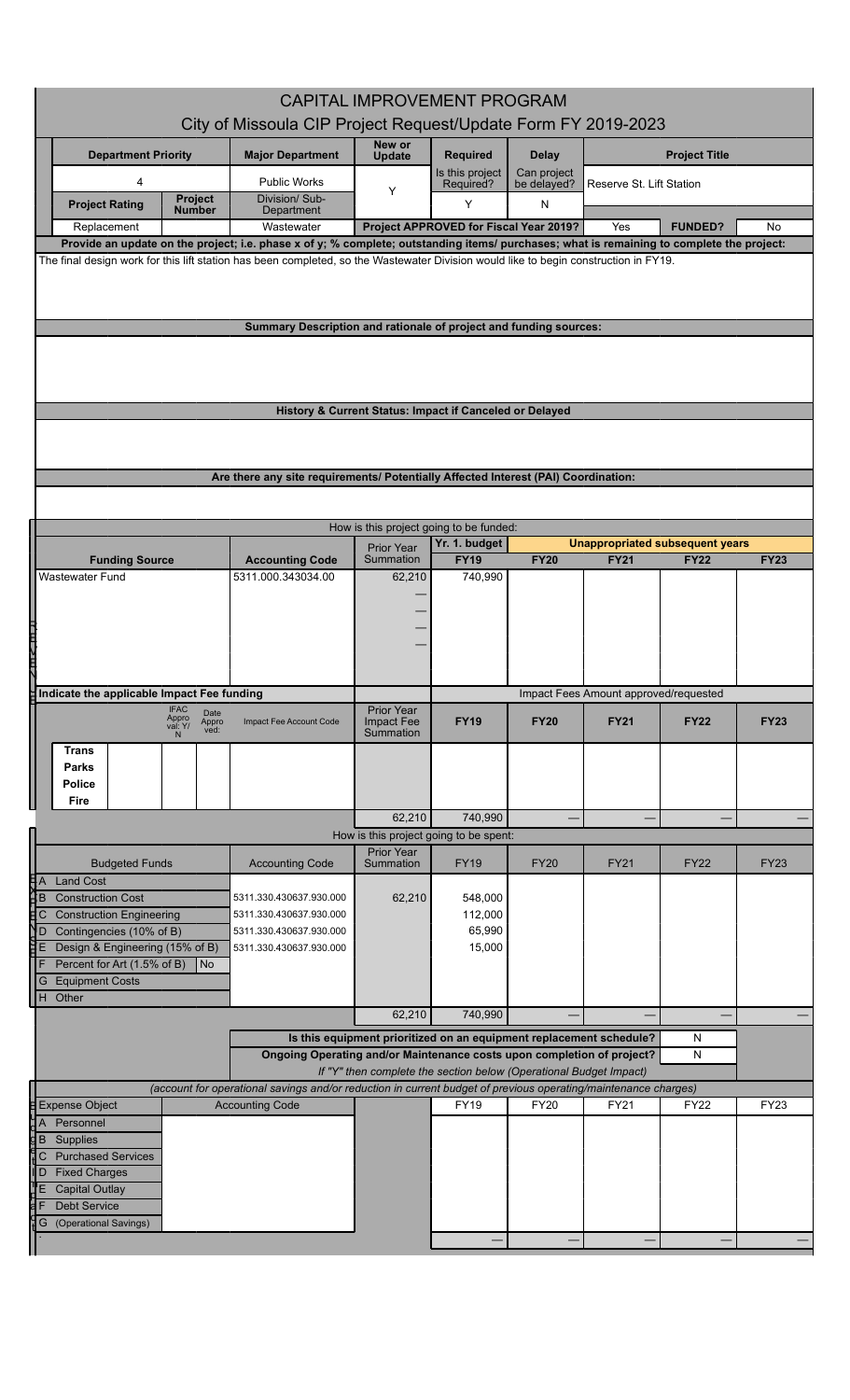| <b>CAPITAL IMPROVEMENT PROGRAM</b><br>City of Missoula CIP Project Request/Update Form FY 2019-2023                                                                                                                                                                                                  |                                                                                                                                               |                                         |                                        |                  |                                       |                                        |             |  |
|------------------------------------------------------------------------------------------------------------------------------------------------------------------------------------------------------------------------------------------------------------------------------------------------------|-----------------------------------------------------------------------------------------------------------------------------------------------|-----------------------------------------|----------------------------------------|------------------|---------------------------------------|----------------------------------------|-------------|--|
| <b>Department Priority</b>                                                                                                                                                                                                                                                                           | <b>Major Department</b>                                                                                                                       | New or<br><b>Update</b>                 | <b>Required</b>                        | <b>Delay</b>     |                                       | <b>Project Title</b>                   |             |  |
| 5                                                                                                                                                                                                                                                                                                    | <b>Public Works</b>                                                                                                                           |                                         | Is this project                        | Can project      |                                       |                                        |             |  |
| <b>Project</b><br><b>Project Rating</b>                                                                                                                                                                                                                                                              | Division/Sub-                                                                                                                                 | N                                       | Required?<br>Y                         | be delayed?<br>N |                                       | Wastewater Laboratory Expansion        |             |  |
| Number<br>Urgent                                                                                                                                                                                                                                                                                     | Department<br>Wastewater                                                                                                                      |                                         | Project APPROVED for Fiscal Year 2019? |                  | Yes                                   | <b>FUNDED?</b>                         | Yes         |  |
| Provide an update on the project; i.e. phase x of y; % complete; outstanding items/ purchases; what is remaining to complete the project:                                                                                                                                                            |                                                                                                                                               |                                         |                                        |                  |                                       |                                        |             |  |
| Current laboratory space is insufficient for increased staff and functional requirements for treatment plant testing and monitoring as well as testing for<br>compost and drinking water and increased testing for storm water.<br>Summary Description and rationale of project and funding sources: |                                                                                                                                               |                                         |                                        |                  |                                       |                                        |             |  |
|                                                                                                                                                                                                                                                                                                      |                                                                                                                                               |                                         |                                        |                  |                                       |                                        |             |  |
|                                                                                                                                                                                                                                                                                                      |                                                                                                                                               |                                         |                                        |                  |                                       |                                        |             |  |
|                                                                                                                                                                                                                                                                                                      | History & Current Status: Impact if Canceled or Delayed                                                                                       |                                         |                                        |                  |                                       |                                        |             |  |
|                                                                                                                                                                                                                                                                                                      |                                                                                                                                               |                                         |                                        |                  |                                       |                                        |             |  |
|                                                                                                                                                                                                                                                                                                      | Are there any site requirements/ Potentially Affected Interest (PAI) Coordination:                                                            |                                         |                                        |                  |                                       |                                        |             |  |
|                                                                                                                                                                                                                                                                                                      |                                                                                                                                               |                                         |                                        |                  |                                       |                                        |             |  |
|                                                                                                                                                                                                                                                                                                      |                                                                                                                                               | How is this project going to be funded: |                                        |                  |                                       |                                        |             |  |
|                                                                                                                                                                                                                                                                                                      |                                                                                                                                               | <b>Prior Year</b>                       | Yr. 1. budget                          |                  |                                       | <b>Unappropriated subsequent years</b> |             |  |
| <b>Funding Source</b>                                                                                                                                                                                                                                                                                | <b>Accounting Code</b>                                                                                                                        | Summation                               | <b>FY19</b>                            | <b>FY20</b>      | <b>FY21</b>                           | <b>FY22</b>                            | <b>FY23</b> |  |
| Wastewater Development Fund                                                                                                                                                                                                                                                                          | 5325.000.344120.00                                                                                                                            |                                         | 326,000                                |                  |                                       |                                        |             |  |
|                                                                                                                                                                                                                                                                                                      |                                                                                                                                               |                                         |                                        |                  |                                       |                                        |             |  |
|                                                                                                                                                                                                                                                                                                      |                                                                                                                                               |                                         |                                        |                  |                                       |                                        |             |  |
| <b>THE HILL</b>                                                                                                                                                                                                                                                                                      |                                                                                                                                               |                                         |                                        |                  |                                       |                                        |             |  |
|                                                                                                                                                                                                                                                                                                      |                                                                                                                                               |                                         |                                        |                  |                                       |                                        |             |  |
| Indicate the applicable Impact Fee funding<br><b>IFAC</b>                                                                                                                                                                                                                                            |                                                                                                                                               | <b>Prior Year</b>                       |                                        |                  | Impact Fees Amount approved/requested |                                        |             |  |
| Date<br>Appro<br>Appro<br>val: Y/<br>ved:<br><b>Trans</b>                                                                                                                                                                                                                                            | Impact Fee Account Code                                                                                                                       | Impact Fee<br>Summation                 | <b>FY19</b>                            | <b>FY20</b>      | <b>FY21</b>                           | <b>FY22</b>                            | <b>FY23</b> |  |
| <b>Parks</b>                                                                                                                                                                                                                                                                                         |                                                                                                                                               |                                         |                                        |                  |                                       |                                        |             |  |
| Police                                                                                                                                                                                                                                                                                               |                                                                                                                                               |                                         |                                        |                  |                                       |                                        |             |  |
| Fire                                                                                                                                                                                                                                                                                                 |                                                                                                                                               |                                         | 326,000                                |                  |                                       |                                        |             |  |
|                                                                                                                                                                                                                                                                                                      |                                                                                                                                               | How is this project going to be spent:  |                                        |                  |                                       |                                        |             |  |
| <b>Budgeted Funds</b>                                                                                                                                                                                                                                                                                | <b>Accounting Code</b>                                                                                                                        | <b>Prior Year</b><br>Summation          | <b>FY19</b>                            | <b>FY20</b>      | <b>FY21</b>                           | <b>FY22</b>                            | <b>FY23</b> |  |
| <b>Land Cost</b>                                                                                                                                                                                                                                                                                     |                                                                                                                                               |                                         |                                        |                  |                                       |                                        |             |  |
| <b>Construction Cost</b><br><b>Construction Engineering</b>                                                                                                                                                                                                                                          | 5325.330.430657.930.000                                                                                                                       |                                         | 277,100                                |                  |                                       |                                        |             |  |
| ᅕᇛᅛᇢᇓ<br>Contingencies (10% of B)                                                                                                                                                                                                                                                                    |                                                                                                                                               |                                         |                                        |                  |                                       |                                        |             |  |
| Design & Engineering (15% of B)<br>IIF.<br>Percent for Art (1.5% of B)<br>$\overline{\phantom{a}}$ No                                                                                                                                                                                                | 5325.330.430657.930.000                                                                                                                       |                                         | 48,900                                 |                  |                                       |                                        |             |  |
| <b>Equipment Costs</b><br>IG.                                                                                                                                                                                                                                                                        |                                                                                                                                               |                                         |                                        |                  |                                       |                                        |             |  |
| H Other                                                                                                                                                                                                                                                                                              |                                                                                                                                               |                                         |                                        |                  |                                       |                                        |             |  |
|                                                                                                                                                                                                                                                                                                      |                                                                                                                                               | 326,000                                 |                                        |                  | N                                     |                                        |             |  |
|                                                                                                                                                                                                                                                                                                      | Is this equipment prioritized on an equipment replacement schedule?<br>Ongoing Operating and/or Maintenance costs upon completion of project? |                                         |                                        |                  | ${\sf N}$                             |                                        |             |  |
| If "Y" then complete the section below (Operational Budget Impact)<br>(account for operational savings and/or reduction in current budget of previous operating/maintenance charges)                                                                                                                 |                                                                                                                                               |                                         |                                        |                  |                                       |                                        |             |  |
| <b>Expense Object</b><br><b>Accounting Code</b>                                                                                                                                                                                                                                                      |                                                                                                                                               | FY19                                    | FY20                                   | FY21             | <b>FY22</b>                           | FY23                                   |             |  |
| $A$ Personnel                                                                                                                                                                                                                                                                                        |                                                                                                                                               |                                         |                                        |                  |                                       |                                        |             |  |
| $\sqrt{B}$<br>Supplies<br>$\mathsf{C}$<br><b>Purchased Services</b>                                                                                                                                                                                                                                  |                                                                                                                                               |                                         |                                        |                  |                                       |                                        |             |  |
| <b>Fixed Charges</b><br>D                                                                                                                                                                                                                                                                            |                                                                                                                                               |                                         |                                        |                  |                                       |                                        |             |  |
| <b>Capital Outlay</b>                                                                                                                                                                                                                                                                                |                                                                                                                                               |                                         |                                        |                  |                                       |                                        |             |  |
| 4F<br><b>Debt Service</b><br>G<br>(Operational                                                                                                                                                                                                                                                       |                                                                                                                                               |                                         |                                        |                  |                                       |                                        |             |  |
| <del>Savings)</del>                                                                                                                                                                                                                                                                                  |                                                                                                                                               |                                         |                                        |                  |                                       |                                        |             |  |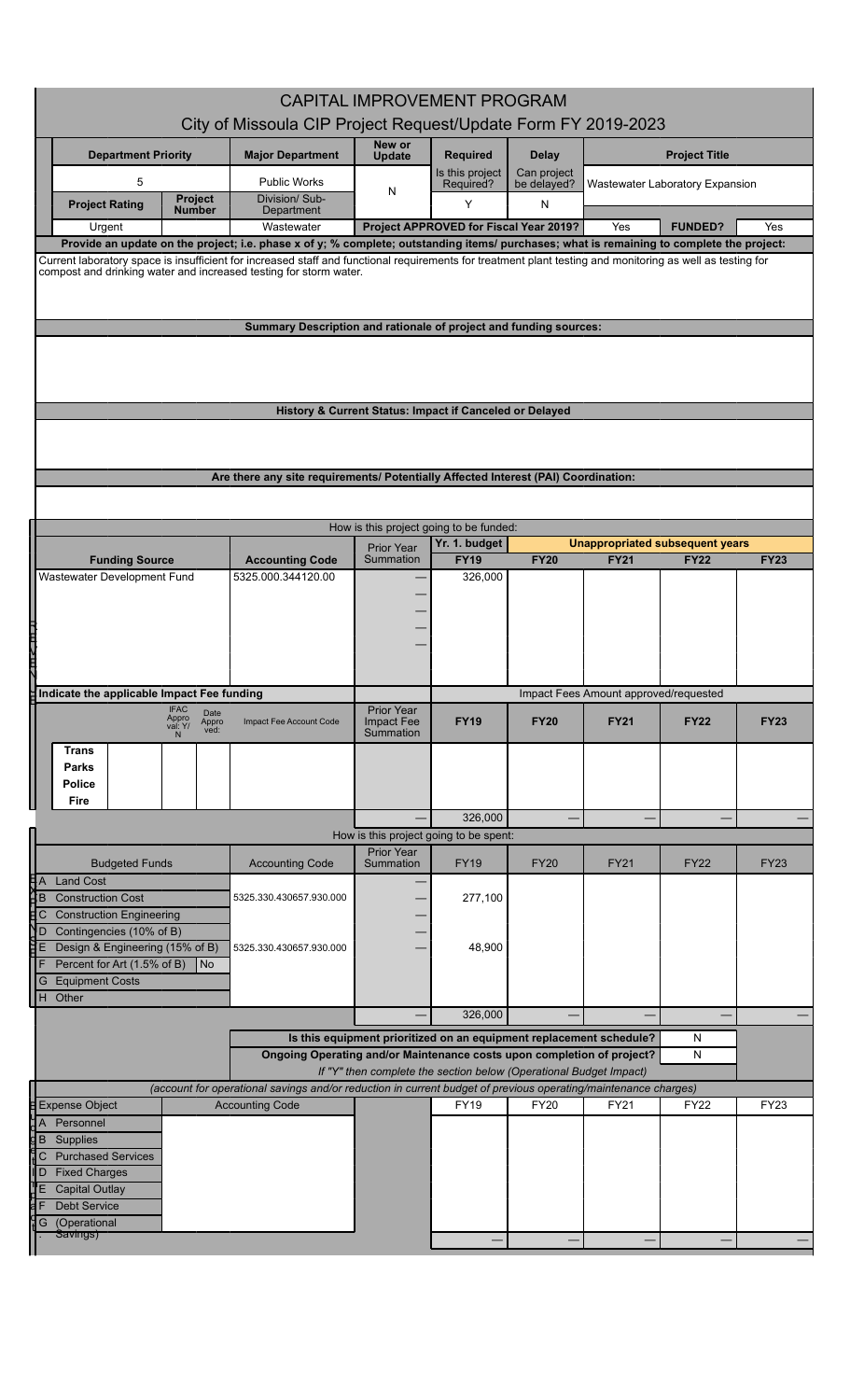| <b>CAPITAL IMPROVEMENT PROGRAM</b><br>City of Missoula CIP Project Request/Update Form FY 2019-2023                                                                                                                                                                                                   |                                                                                    |                                                                     |                                        |                            |                                       |                                                       |             |
|-------------------------------------------------------------------------------------------------------------------------------------------------------------------------------------------------------------------------------------------------------------------------------------------------------|------------------------------------------------------------------------------------|---------------------------------------------------------------------|----------------------------------------|----------------------------|---------------------------------------|-------------------------------------------------------|-------------|
|                                                                                                                                                                                                                                                                                                       |                                                                                    | New or                                                              |                                        |                            |                                       |                                                       |             |
| <b>Department Priority</b>                                                                                                                                                                                                                                                                            | <b>Major Department</b>                                                            | <b>Update</b>                                                       | <b>Required</b>                        | <b>Delay</b>               |                                       | <b>Project Title</b>                                  |             |
| 7                                                                                                                                                                                                                                                                                                     | <b>Public Works</b>                                                                | N                                                                   | Is this project<br>Required?           | Can project<br>be delayed? | <b>Grant Creek Lift Station</b>       |                                                       |             |
| <b>Project</b><br><b>Project Rating</b><br><b>Number</b>                                                                                                                                                                                                                                              | Division/ Sub-<br>Department                                                       |                                                                     | N                                      | Y                          |                                       |                                                       |             |
| Efficiency                                                                                                                                                                                                                                                                                            | Wastewater                                                                         |                                                                     | Project APPROVED for Fiscal Year 2019? |                            | Yes                                   | <b>FUNDED?</b>                                        | <b>No</b>   |
| Provide an update on the project; i.e. phase x of y; % complete; outstanding items/ purchases; what is remaining to complete the project:<br>This project would remove this non-standard, below ground lift station and replace it with gravity sewer line, which will greatly decrease operating and |                                                                                    |                                                                     |                                        |                            |                                       |                                                       |             |
| maintenance costs and eliminate energy costs.                                                                                                                                                                                                                                                         |                                                                                    |                                                                     |                                        |                            |                                       |                                                       |             |
|                                                                                                                                                                                                                                                                                                       |                                                                                    |                                                                     |                                        |                            |                                       |                                                       |             |
|                                                                                                                                                                                                                                                                                                       | Summary Description and rationale of project and funding sources:                  |                                                                     |                                        |                            |                                       |                                                       |             |
|                                                                                                                                                                                                                                                                                                       |                                                                                    |                                                                     |                                        |                            |                                       |                                                       |             |
|                                                                                                                                                                                                                                                                                                       |                                                                                    |                                                                     |                                        |                            |                                       |                                                       |             |
|                                                                                                                                                                                                                                                                                                       |                                                                                    |                                                                     |                                        |                            |                                       |                                                       |             |
|                                                                                                                                                                                                                                                                                                       | History & Current Status: Impact if Canceled or Delayed                            |                                                                     |                                        |                            |                                       |                                                       |             |
|                                                                                                                                                                                                                                                                                                       |                                                                                    |                                                                     |                                        |                            |                                       |                                                       |             |
|                                                                                                                                                                                                                                                                                                       |                                                                                    |                                                                     |                                        |                            |                                       |                                                       |             |
|                                                                                                                                                                                                                                                                                                       | Are there any site requirements/ Potentially Affected Interest (PAI) Coordination: |                                                                     |                                        |                            |                                       |                                                       |             |
|                                                                                                                                                                                                                                                                                                       |                                                                                    |                                                                     |                                        |                            |                                       |                                                       |             |
|                                                                                                                                                                                                                                                                                                       |                                                                                    | How is this project going to be funded:                             |                                        |                            |                                       |                                                       |             |
| <b>Funding Source</b>                                                                                                                                                                                                                                                                                 | <b>Accounting Code</b>                                                             | Prior Year<br>Summation                                             | Yr. 1. budget<br><b>FY19</b>           | <b>FY20</b>                | <b>FY21</b>                           | <b>Unappropriated subsequent years</b><br><b>FY22</b> | <b>FY23</b> |
| Wastewater Development                                                                                                                                                                                                                                                                                | 5325.000.334120.00                                                                 |                                                                     | 33,350                                 | 513,590                    |                                       |                                                       |             |
| Wastewater Funds                                                                                                                                                                                                                                                                                      | 5311.330.343034.00                                                                 |                                                                     | 16,650                                 | 256,410                    |                                       |                                                       |             |
|                                                                                                                                                                                                                                                                                                       |                                                                                    |                                                                     |                                        |                            |                                       |                                                       |             |
|                                                                                                                                                                                                                                                                                                       |                                                                                    |                                                                     |                                        |                            |                                       |                                                       |             |
| 二世八世九                                                                                                                                                                                                                                                                                                 |                                                                                    |                                                                     |                                        |                            |                                       |                                                       |             |
| Indicate the applicable Impact Fee funding                                                                                                                                                                                                                                                            |                                                                                    |                                                                     |                                        |                            | Impact Fees Amount approved/requested |                                                       |             |
| IFAC<br>Appro<br>val: Y/<br>Date                                                                                                                                                                                                                                                                      |                                                                                    | Prior Year                                                          |                                        |                            |                                       |                                                       |             |
| Appro<br>ved:                                                                                                                                                                                                                                                                                         | Impact Fee Account Code                                                            | <b>Impact Fee</b><br>Summation                                      | <b>FY19</b>                            | <b>FY20</b>                | <b>FY21</b>                           | <b>FY22</b>                                           | <b>FY23</b> |
| Trans                                                                                                                                                                                                                                                                                                 |                                                                                    |                                                                     |                                        |                            |                                       |                                                       |             |
| Parks<br><b>Police</b>                                                                                                                                                                                                                                                                                |                                                                                    |                                                                     |                                        |                            |                                       |                                                       |             |
| Fire                                                                                                                                                                                                                                                                                                  |                                                                                    |                                                                     |                                        |                            |                                       |                                                       |             |
|                                                                                                                                                                                                                                                                                                       |                                                                                    |                                                                     | 50,000                                 | 770,000                    |                                       |                                                       |             |
|                                                                                                                                                                                                                                                                                                       |                                                                                    | How is this project going to be spent:<br><b>Prior Year</b>         |                                        |                            |                                       |                                                       |             |
| <b>Budgeted Funds</b>                                                                                                                                                                                                                                                                                 | <b>Accounting Code</b>                                                             | Summation                                                           | <b>FY19</b>                            | <b>FY20</b>                | <b>FY21</b>                           | <b>FY22</b>                                           | <b>FY23</b> |
| Ę∣A<br><b>Land Cost</b><br><b>Construction Cost</b><br>HВ                                                                                                                                                                                                                                             | 5311.330.430651.930.000                                                            |                                                                     |                                        | 616,000                    |                                       |                                                       |             |
| <b>Construction Engineering</b><br>C.                                                                                                                                                                                                                                                                 |                                                                                    |                                                                     |                                        | 77,000                     |                                       |                                                       |             |
| Contingencies (10% of B)<br>ND<br>Design & Engineering (15% of B)                                                                                                                                                                                                                                     | 5311.330.430651.930.000                                                            |                                                                     |                                        | 77,000                     |                                       |                                                       |             |
| Percent for Art (1.5% of B)<br>l No                                                                                                                                                                                                                                                                   | 5311.330.430651.930.000                                                            |                                                                     | 50,000                                 |                            |                                       |                                                       |             |
| <b>Equipment Costs</b><br>G                                                                                                                                                                                                                                                                           |                                                                                    |                                                                     |                                        |                            |                                       |                                                       |             |
| Other<br>H                                                                                                                                                                                                                                                                                            |                                                                                    |                                                                     | 50,000                                 | 770,000                    |                                       |                                                       |             |
|                                                                                                                                                                                                                                                                                                       |                                                                                    |                                                                     |                                        |                            |                                       |                                                       |             |
|                                                                                                                                                                                                                                                                                                       | Ongoing Operating and/or Maintenance costs upon completion of project?             | Is this equipment prioritized on an equipment replacement schedule? |                                        |                            |                                       | N<br>${\sf N}$                                        |             |
| If "Y" then complete the section below (Operational Budget Impact)<br>(account for operational savings and/or reduction in current budget of previous operating/maintenance charges)                                                                                                                  |                                                                                    |                                                                     |                                        |                            |                                       |                                                       |             |
| <b>Expense Object</b>                                                                                                                                                                                                                                                                                 | <b>Accounting Code</b>                                                             |                                                                     | <b>FY19</b>                            | FY20                       | FY21                                  | FY22                                                  | <b>FY23</b> |
| Personnel<br>A                                                                                                                                                                                                                                                                                        |                                                                                    |                                                                     |                                        |                            |                                       |                                                       |             |
| <b>B</b> Supplies                                                                                                                                                                                                                                                                                     |                                                                                    |                                                                     |                                        |                            |                                       |                                                       |             |
| <b>Purchased Services</b><br>C.<br>D Fixed Charges                                                                                                                                                                                                                                                    |                                                                                    |                                                                     |                                        |                            |                                       |                                                       |             |
| <b>Capital Outlay</b><br>Έ                                                                                                                                                                                                                                                                            |                                                                                    |                                                                     |                                        |                            |                                       |                                                       |             |
| <b>Debt Service</b>                                                                                                                                                                                                                                                                                   |                                                                                    |                                                                     |                                        |                            |                                       |                                                       |             |
| (Operational<br>G<br>Savings)                                                                                                                                                                                                                                                                         |                                                                                    |                                                                     |                                        |                            |                                       |                                                       |             |
|                                                                                                                                                                                                                                                                                                       |                                                                                    |                                                                     |                                        |                            |                                       |                                                       |             |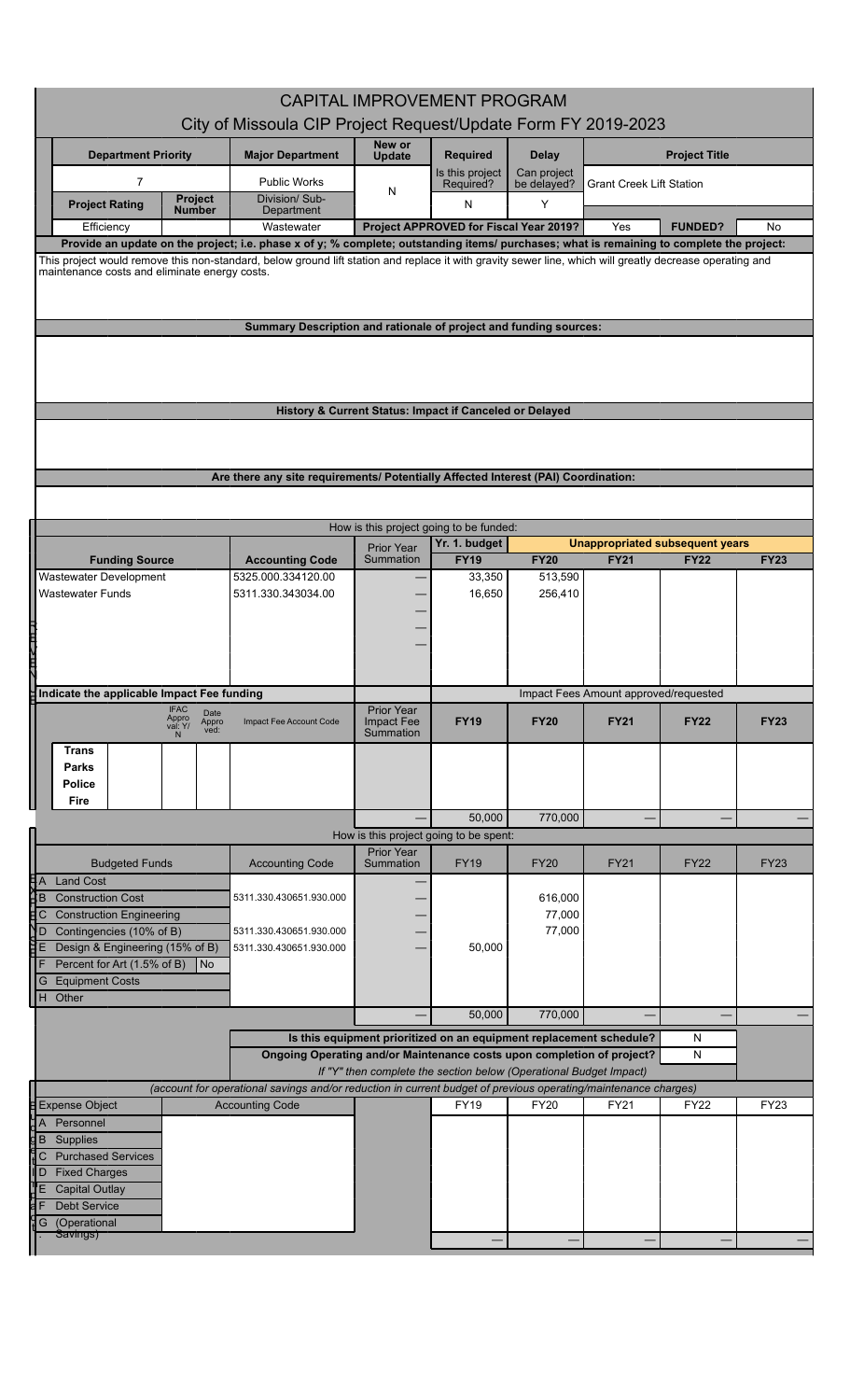| <b>CAPITAL IMPROVEMENT PROGRAM</b><br>City of Missoula CIP Project Request/Update Form FY 2019-2023                                                                                                                                                            |                                                                                                                                                    |                                                                    |                                        |                             |                                                       |                                    |             |  |  |
|----------------------------------------------------------------------------------------------------------------------------------------------------------------------------------------------------------------------------------------------------------------|----------------------------------------------------------------------------------------------------------------------------------------------------|--------------------------------------------------------------------|----------------------------------------|-----------------------------|-------------------------------------------------------|------------------------------------|-------------|--|--|
|                                                                                                                                                                                                                                                                |                                                                                                                                                    | New or                                                             |                                        |                             |                                                       |                                    |             |  |  |
| <b>Department Priority</b>                                                                                                                                                                                                                                     | <b>Major Department</b>                                                                                                                            | <b>Update</b>                                                      | <b>Required</b><br>Is this project     | <b>Delay</b><br>Can project |                                                       | <b>Project Title</b>               |             |  |  |
| 9<br><b>Project</b>                                                                                                                                                                                                                                            | <b>Public Works</b><br>Division/Sub-                                                                                                               | New                                                                | Required?<br>Y                         | be delayed?                 | Project                                               | Gerald Ave. Sewer Main Replacement |             |  |  |
| <b>Project Rating</b><br><b>Number</b><br>Replacement                                                                                                                                                                                                          | Department<br>Wastewater                                                                                                                           |                                                                    | Project APPROVED for Fiscal Year 2019? | N                           | Yes                                                   | <b>FUNDED?</b>                     | Yes         |  |  |
| Provide an update on the project; i.e. phase x of y; % complete; outstanding items/ purchases; what is remaining to complete the project:                                                                                                                      |                                                                                                                                                    |                                                                    |                                        |                             |                                                       |                                    |             |  |  |
| Summary Description and rationale of project and funding sources:<br>The Gerald Ave. sewer project re-routes sewer line that currently runs under Hellgate High School. It will be done in conjunction with water line work in the<br>same area on Gerald Ave. |                                                                                                                                                    |                                                                    |                                        |                             |                                                       |                                    |             |  |  |
|                                                                                                                                                                                                                                                                |                                                                                                                                                    |                                                                    |                                        |                             |                                                       |                                    |             |  |  |
| The sewer line running under the school is problematic for line maintenance. Completing this re-route project in conjunction with the Gerald Ave. water line                                                                                                   | History & Current Status: Impact if Canceled or Delayed                                                                                            |                                                                    |                                        |                             |                                                       |                                    |             |  |  |
| project saves money by completing both construction projects at the same time.                                                                                                                                                                                 |                                                                                                                                                    |                                                                    |                                        |                             |                                                       |                                    |             |  |  |
|                                                                                                                                                                                                                                                                | Are there any site requirements/ Potentially Affected Interest (PAI) Coordination:                                                                 |                                                                    |                                        |                             |                                                       |                                    |             |  |  |
| N/A                                                                                                                                                                                                                                                            |                                                                                                                                                    |                                                                    |                                        |                             |                                                       |                                    |             |  |  |
|                                                                                                                                                                                                                                                                |                                                                                                                                                    | How is this project going to be funded:                            |                                        |                             |                                                       |                                    |             |  |  |
| <b>Funding Source</b>                                                                                                                                                                                                                                          | <b>Accounting Code</b>                                                                                                                             | <b>Prior Year</b><br>Summation                                     | Yr. 1. budget<br><b>FY19</b>           | <b>FY20</b>                 | <b>Unappropriated subsequent years</b><br><b>FY21</b> | <b>FY22</b>                        | <b>FY23</b> |  |  |
| Wastewater Funds                                                                                                                                                                                                                                               | 5311.000.343034.00                                                                                                                                 | 29,826                                                             | 220,000                                |                             |                                                       |                                    |             |  |  |
|                                                                                                                                                                                                                                                                |                                                                                                                                                    |                                                                    |                                        |                             |                                                       |                                    |             |  |  |
|                                                                                                                                                                                                                                                                |                                                                                                                                                    |                                                                    |                                        |                             |                                                       |                                    |             |  |  |
|                                                                                                                                                                                                                                                                |                                                                                                                                                    |                                                                    |                                        |                             |                                                       |                                    |             |  |  |
|                                                                                                                                                                                                                                                                |                                                                                                                                                    |                                                                    |                                        |                             |                                                       |                                    |             |  |  |
| Indicate the applicable Impact Fee funding<br><b>IFAC</b>                                                                                                                                                                                                      |                                                                                                                                                    | Prior Year                                                         |                                        |                             | Impact Fees Amount approved/requested                 |                                    |             |  |  |
| Date<br>Appro<br>Appro<br>ved:<br>val: Y/                                                                                                                                                                                                                      | Impact Fee Account Code                                                                                                                            | <b>Impact Fee</b><br>Summation                                     | <b>FY19</b>                            | <b>FY20</b>                 | <b>FY21</b>                                           | <b>FY22</b>                        | <b>FY23</b> |  |  |
| <b>Trans</b>                                                                                                                                                                                                                                                   |                                                                                                                                                    |                                                                    |                                        |                             |                                                       |                                    |             |  |  |
| <b>Parks</b><br><b>Police</b>                                                                                                                                                                                                                                  |                                                                                                                                                    |                                                                    |                                        |                             |                                                       |                                    |             |  |  |
| Fire                                                                                                                                                                                                                                                           |                                                                                                                                                    | 29,826                                                             | 220,000                                |                             |                                                       |                                    |             |  |  |
|                                                                                                                                                                                                                                                                |                                                                                                                                                    | How is this project going to be spent:                             |                                        |                             |                                                       |                                    |             |  |  |
| <b>Budgeted Funds</b>                                                                                                                                                                                                                                          | <b>Accounting Code</b>                                                                                                                             | <b>Prior Year</b><br>Summation                                     | <b>FY19</b>                            | <b>FY20</b>                 | <b>FY21</b>                                           | <b>FY22</b>                        | <b>FY23</b> |  |  |
| XΑ<br><b>Land Cost</b>                                                                                                                                                                                                                                         |                                                                                                                                                    |                                                                    |                                        |                             |                                                       |                                    |             |  |  |
| ľВ<br><b>Construction Cost</b><br>D Contingencies (10% of B)                                                                                                                                                                                                   | 5311.330.430631.930.182                                                                                                                            | 29,826                                                             | 220,000                                |                             |                                                       |                                    |             |  |  |
| Design & Engineering (15% of B)<br>qЕ<br>Percent for Art (1.5% of B)<br>N <sub>o</sub>                                                                                                                                                                         |                                                                                                                                                    |                                                                    |                                        |                             |                                                       |                                    |             |  |  |
| <b>Equipment Costs</b><br>G                                                                                                                                                                                                                                    |                                                                                                                                                    |                                                                    |                                        |                             |                                                       |                                    |             |  |  |
| H Other                                                                                                                                                                                                                                                        |                                                                                                                                                    | 29,826                                                             | 220,000                                |                             |                                                       |                                    |             |  |  |
|                                                                                                                                                                                                                                                                |                                                                                                                                                    |                                                                    |                                        |                             | N                                                     |                                    |             |  |  |
|                                                                                                                                                                                                                                                                | Is this equipment prioritized on an equipment replacement schedule?<br>Ongoing Operating and/or Maintenance costs upon completion of project?<br>N |                                                                    |                                        |                             |                                                       |                                    |             |  |  |
|                                                                                                                                                                                                                                                                | (account for operational savings and/or reduction in current budget of previous operating/maintenance charges)                                     | If "Y" then complete the section below (Operational Budget Impact) |                                        |                             |                                                       |                                    |             |  |  |
| <b>Expense Object</b>                                                                                                                                                                                                                                          | <b>Accounting Code</b>                                                                                                                             |                                                                    | <b>FY19</b>                            | FY20                        | FY21                                                  | FY22                               | FY23        |  |  |
| Personnel<br>$\overline{A}$<br>$\overline{\mathsf{g}}$ B Supplies                                                                                                                                                                                              |                                                                                                                                                    |                                                                    |                                        |                             |                                                       |                                    |             |  |  |
| <b>Purchased Services</b><br>C                                                                                                                                                                                                                                 |                                                                                                                                                    |                                                                    |                                        |                             |                                                       |                                    |             |  |  |
| l D<br><b>Fixed Charges</b><br><b>Capital Outlay</b>                                                                                                                                                                                                           |                                                                                                                                                    |                                                                    |                                        |                             |                                                       |                                    |             |  |  |
| <b>Debt Service</b>                                                                                                                                                                                                                                            |                                                                                                                                                    |                                                                    |                                        |                             |                                                       |                                    |             |  |  |
| (Operational<br>G<br>Savings)                                                                                                                                                                                                                                  |                                                                                                                                                    |                                                                    |                                        |                             |                                                       |                                    |             |  |  |

Ш